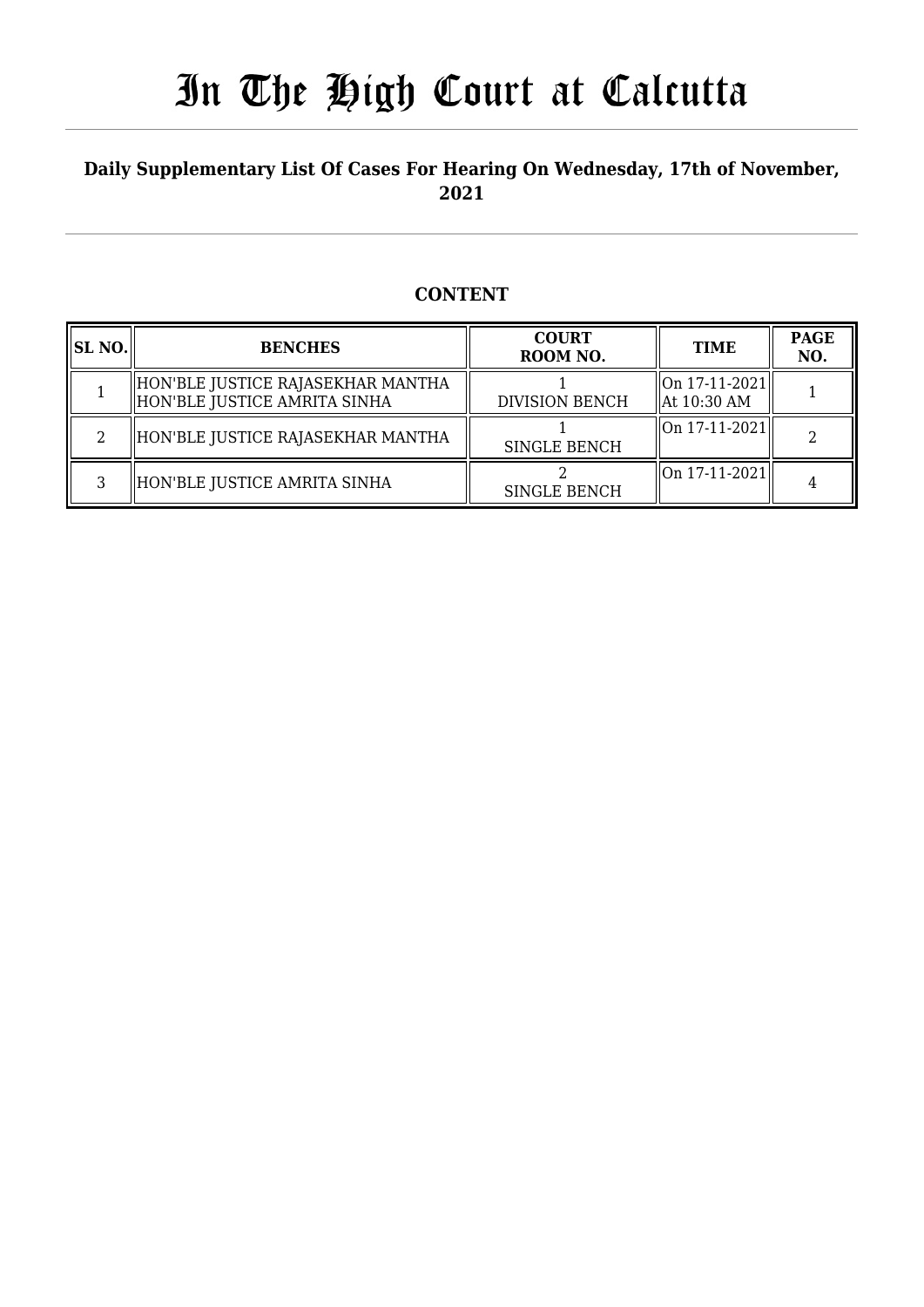

# Calcutta High Court **In The Circuit Bench at Port Blair**

# **Appellate Side**

**DAILY CAUSELIST For Wednesday The 17th November 2021**

**COURT NO. 1**

**DIVISION BENCH (DB)**

#### **AT 10:30 AM**

**HON'BLE JUSTICE RAJASEKHAR MANTHA HON'BLE JUSTICE AMRITA SINHA**

#### **APPLICATION FOR ANTICIPATORY BAIL**

1 CRM/14/2021 K.ELLANGOVAN VS THE STATE (U.T. OF ANDAMAN AND NICOBAR ISLANDS) S.AJITH PRASAD

#### **APPLICATION**

| MA/25/2021 | UNION OF INDIA AND<br><b>OTHERS</b><br>VS<br>K.UNNIKRISHNA PILLAI<br>AND ANR. | V.D.SIVABALAN | ARUL PRASANTH.<br>ANJILI NAG |
|------------|-------------------------------------------------------------------------------|---------------|------------------------------|
|            | IA NO: CAN/2/2021, CAN/3/2021, CAN/1/2021                                     |               |                              |

#### **FOR HEARING**

| 3  | FMAT/4/2019        | THE EXECUTIVE ENGINEER<br>VS<br>C.V.THOMAS | ARUL PRASANTH | <b>GOPALA BINNU</b><br>KUMAR |
|----|--------------------|--------------------------------------------|---------------|------------------------------|
| 4  | CRA/7/2019         | THE STATE<br>VS<br>A.MOHAN @ VELU          | KRISHNA RAO   | RAKESH PAL<br><b>GOBIND</b>  |
|    | IA NO: CRAN/1/2021 |                                            |               |                              |
| 5. | FAT/3/2020         | A.SELVAKUMAR<br>VS<br>S.BHUVANESHWARI      | K.M.B.JAYAPAL |                              |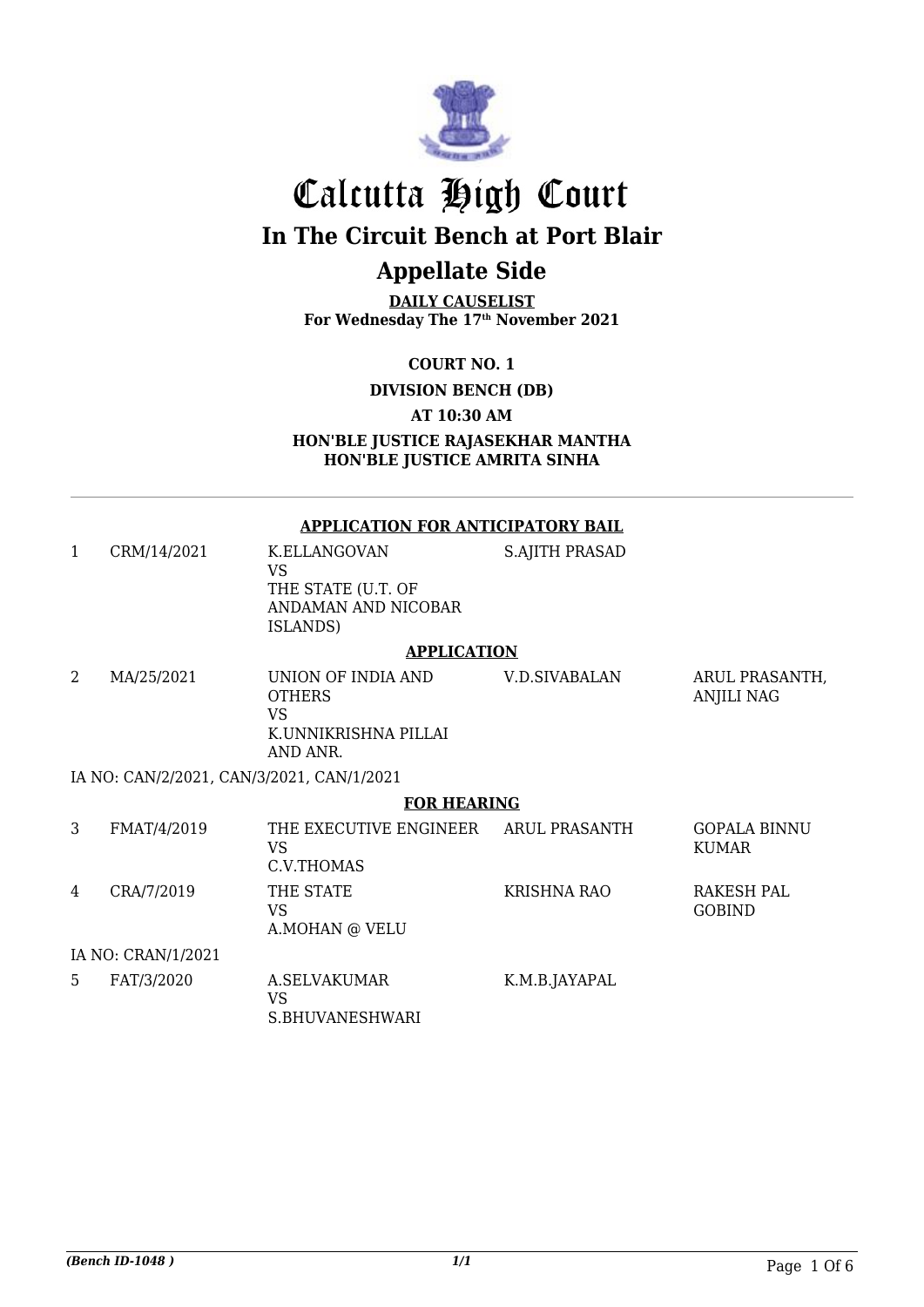

# Calcutta High Court

**In The Circuit Bench at Port Blair**

# **Appellate Side**

**DAILY CAUSELIST For Wednesday The 17th November 2021**

**COURT NO. 1**

**SINGLE BENCH (SB)**

## **HON'BLE JUSTICE RAJASEKHAR MANTHA (SINGLE BENCH WILL SIT AFTER COMPLETION OF DIVISION BENCH)**

|              |              | <b>SPECIALLY FIXED MATTERS</b>                                                              |                                     |                                                 |
|--------------|--------------|---------------------------------------------------------------------------------------------|-------------------------------------|-------------------------------------------------|
| $\mathbf{1}$ | WPA/262/2021 | <b>SUSHEEL DIXIT</b><br><b>VS</b><br>THE DEPUTY<br><b>COMMISSIONER AND</b><br><b>OTHERS</b> | <b>GOPALA BINNU</b><br><b>KUMAR</b> | <b>RAMENDU</b><br>AGARWAL, ANJILI<br><b>NAG</b> |
| 2            | AP/11/2021   | M/S C.M.ROY<br>CONSTRUCTION (P)<br><b>LIMITED</b><br><b>VS</b><br>THE CHIEF ENGINEER        | TAPAN KUMAR DAS                     | M.P.KAMARAJ                                     |
|              |              | <b>MOTION</b>                                                                               |                                     |                                                 |
| 3            | CRR/12/2021  | T.KRISHNAMOORTHY<br><b>VS</b><br>THE STATE                                                  | <b>ANJILI NAG</b>                   | S.KARMAKAR                                      |
| 4            | CO/14/2021   | <b>BALBIR SINGH AND</b><br><b>ANOTHER</b><br><b>VS</b><br><b>GYAN SINGH</b>                 | <b>ANJILI NAG</b>                   |                                                 |
| 5            | CRR/17/2021  | <b>BISWAJEET HALDER</b><br><b>VS</b><br>KUMARI JIA HALDER                                   | <b>S.AJITH PRASAD</b>               |                                                 |
| 6            | WPA/176/2021 | <b>SUSHEEL DIXIT</b><br><b>VS</b><br>THE DEPUTY<br>COMMISSIONER                             | <b>GOPALA BINNU</b><br><b>KUMAR</b> |                                                 |
| 7            | WPA/271/2021 | <b>SUBENDU MATA</b><br><b>VS</b><br>THE HON'BLE<br>LT.GOVERNOR                              | <b>GOPALA BINNU</b><br><b>KUMAR</b> |                                                 |

### **CONTEMPT APPLICATION**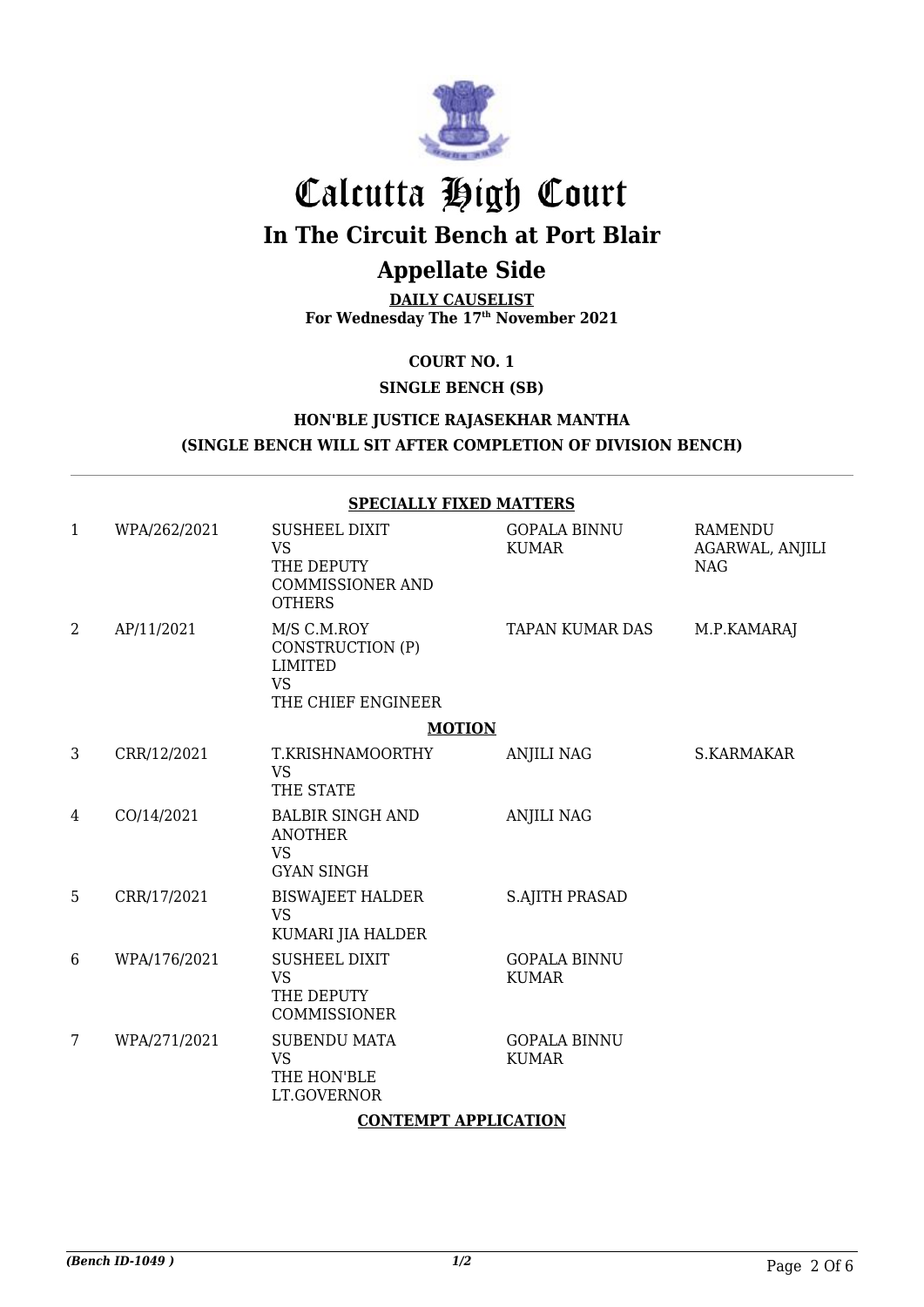| 8   | CPAN/13/2018                     | THE SEAFARERS<br>CONFEDERATION OF INDIA<br>(SCI)<br><b>VS</b><br><b>SHRI ANUP KUMAR</b><br>SHARMA, CHAIRMAN AND<br>MANAGING DIRECTOR OF<br>SHIPPING CORPORATION<br>OF INDIA LTD. | SHYAMALI GANGLY                     |                           |
|-----|----------------------------------|----------------------------------------------------------------------------------------------------------------------------------------------------------------------------------|-------------------------------------|---------------------------|
| wt9 | WPA/82/2018                      | THE SEAFARERS<br>CONFEDERATION OF INDIA<br>(SCI)<br><b>VS</b><br>THE SHIPPING<br>CORPORATION OF INDIA<br>LTD. AND ORS.                                                           | SHYAMALI GANGULY                    | RAMENDU<br><b>AGARWAL</b> |
|     | IA NO: CAN/1/2021                |                                                                                                                                                                                  |                                     |                           |
| 10  | CPAN/11/2021<br>IN WP 914/2020   | DAVINDER PAL SINGH<br><b>VS</b><br>SANJEEV MITAL, THE<br><b>SECRETARY (REVENUE)</b><br>AND ANR.                                                                                  | ANJILI NAG, SHIPRA<br><b>MANDAL</b> |                           |
|     | IA NO: CAN/1/2021                |                                                                                                                                                                                  |                                     |                           |
| 11  | CPAN/18/2021<br>IN WPA 1585/2021 | A. RAMASWAMY<br><b>VS</b><br><b>RAMESH KUMAR</b>                                                                                                                                 | <b>ANJILI NAG</b>                   |                           |
|     |                                  | <b>FOR HEARING</b>                                                                                                                                                               |                                     |                           |
| 12  | WPA/248/2019                     | A.SUNDAR<br><b>VS</b><br>THE HONBLE LIEUTENANT<br><b>GOVERNOR AND ORS.</b>                                                                                                       | <b>GOPALA BINNU</b><br><b>KUMAR</b> | M.P.KAMARAJ               |
| 13  | WPA/139/2020                     | <b>RITA SIL</b><br><b>VS</b><br>THE ADMINISTRATOR<br>(LIEUTENANT GOVERNOR)<br>AND ORS.                                                                                           | <b>ANJILI NAG</b>                   | ARUL PRASANTH             |
|     | wt14 WPA/190/2021                | <b>RITA SIL</b><br>VS<br>THE ADMINISTRATOR<br>(LIEUTENANT GOVERNOR)<br>AND ORS.                                                                                                  | <b>ANJILI NAG</b>                   | ARUL PRASANTH             |
| 15  | WPA/178/2021                     | G. MOHAN DAS<br><b>VS</b><br>THE EXCISE<br>COMMISSIONER AND<br><b>OTHERS</b>                                                                                                     | <b>G.BINNU KUMAR</b>                |                           |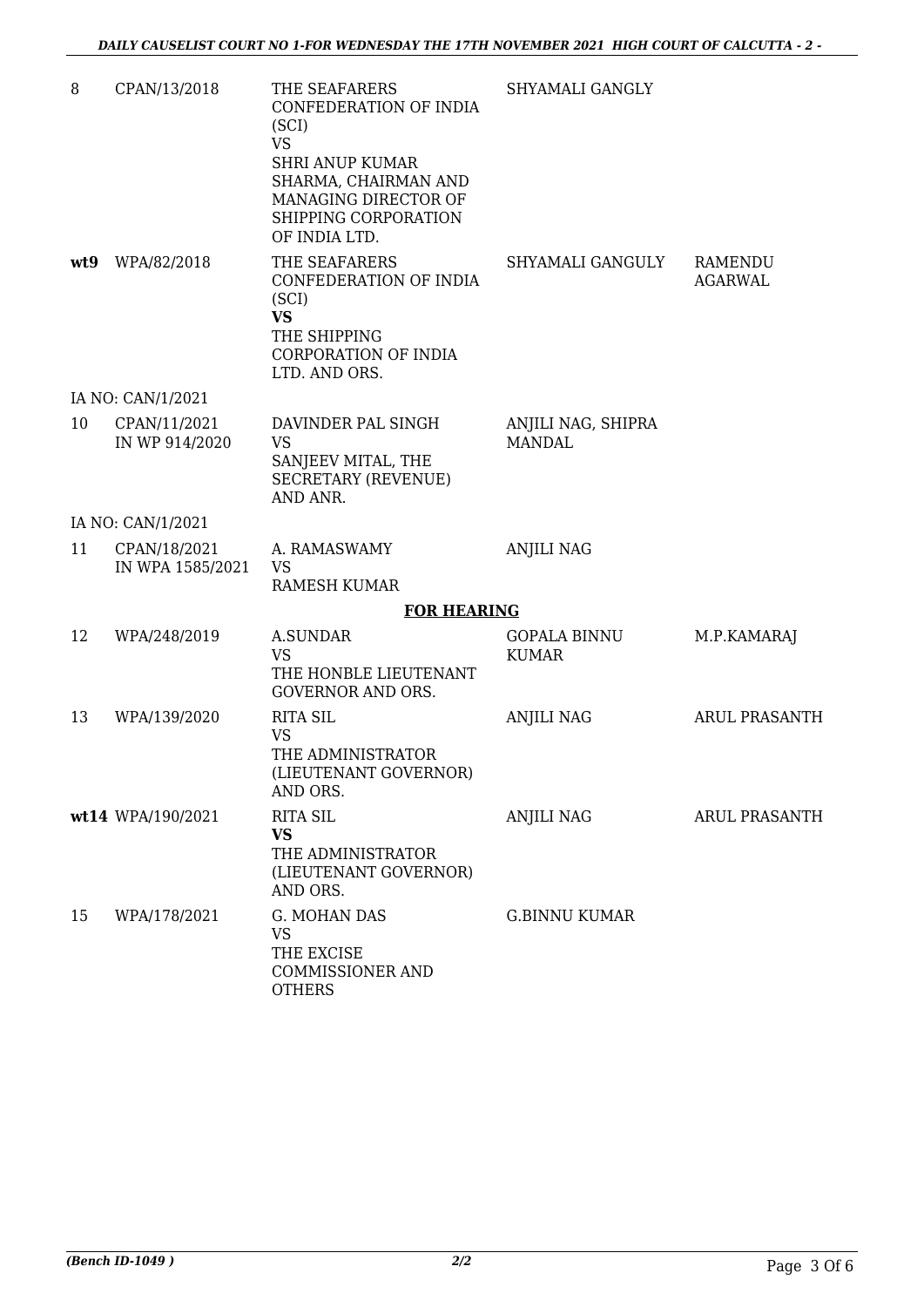

# Calcutta High Court

# **In The Circuit Bench at Port Blair**

## **Appellate Side**

**DAILY CAUSELIST For Wednesday The 17th November 2021**

**COURT NO. 2**

### **SINGLE BENCH (SB)**

### **HON'BLE JUSTICE AMRITA SINHA (SINGLE BENCH WILL SIT AFTER COMPLETION OF DIVISION BENCH)**

#### **MOTION** 1 WPA/10430/2020 LAXMI VS THE ANDAMAN AND NICOBAR ADMINISTRATION AND ORS. K.VIJAY KUMAR 2 CO/19/2021 M/S KRISHNA TRADING **COMPANY** VS N.GURUSWAMY AND ANR. N.A.KHAN 3 WPA/194/2021 ANDAMAN SARVAJANIK NIRMAN VIBAGH MAZDOOR SANGH AND ANOTHER VS THE LT. GOVERNOR AND **OTHERS** G.BINNU KUMAR 4 WPA/218/2021 M/S HONEY BAR AND RESTAURANT VS THE UNION TERRITORY OF ANDAMAN AND NICOBAR ISANDS AND ORS. KMB JAYAPAL MOHD. TABRAIZ 5 WPA/251/2021 ATUL BISWAS AND ANOTHER VS THE DEPUTY COMMISSIONER AND ANOTHER ANJILI NAG 6 WPA/273/2021 PURPLE OCTOPUS VENTURE LLP VS SCUBA SCHOOLS INTERNATIONAL MRS. ANJILI NAG

#### **FOR ORDERS**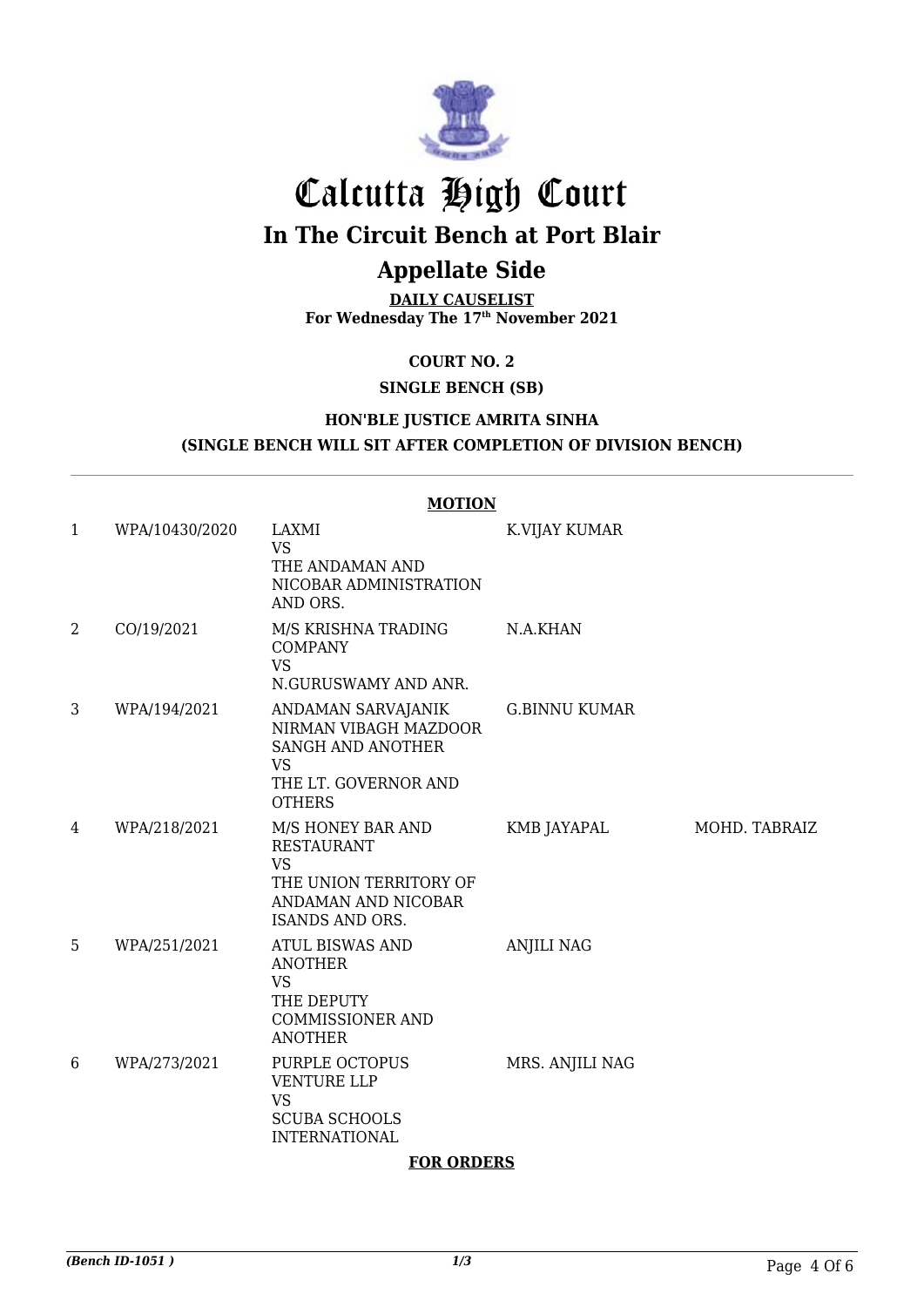| 7   | WPA/103/2021    | SUKH DEV SINGH<br><b>VS</b><br>THE LIEUTENANT<br><b>GOVERNOR</b>                                                     | <b>ANJILI NAG</b>                         | <b>ARUL PRASANTH</b>                     |
|-----|-----------------|----------------------------------------------------------------------------------------------------------------------|-------------------------------------------|------------------------------------------|
| wt8 | WPA/115/2021    | <b>ABDUL GAFFAR</b><br><b>VS</b><br>THE LIEUTENANT<br><b>GOVERNOR AND ORS.</b>                                       | ANJILI NAG, SHIPRA<br><b>MANDAL</b>       | <b>ARUL PRASANTH</b>                     |
|     |                 | <b>CONTEMPT APPLICATION</b>                                                                                          |                                           |                                          |
| 9   | CPAN/19/2021    | <b>B.PAPA RAO</b><br><b>VS</b><br>MR. RAMESH KUMAR,<br>TEHSILDAR                                                     | ANJILI NAG, VISHAL<br><b>KUMAR BISWAS</b> |                                          |
|     |                 | <b>FOR HEARING</b>                                                                                                   |                                           |                                          |
| 10  | WPA/200/2019    | M/S. NEW BHARAT<br><b>ENGINEERING WORKS</b><br><b>VS</b><br>ANDAMAN AND NICOBAR<br><b>ADMINISTRATION AND</b><br>ORS. | DEEP CHAIM, KABIR,<br>S. AJITH PRASAD     | KRISHNA RAO, AJAY<br><b>KUMAR MANDAL</b> |
| 11  | WPA/101/2019    | M/S ANDAMAN BUBBLES<br>AND ORS.<br><b>VS</b><br>THE LIEUTENANT<br><b>GOVERNOR AND ORS.</b>                           | <b>ANJILI NAG</b>                         | KRISHNA RAO, AJAY<br><b>KUMAR MANDAL</b> |
| 12  | WPA/150/2019    | UTTAM SHIL @ UTTAM<br>SEAL AND ORS.<br><b>VS</b><br>THE LIEUTENANT<br><b>GOVERNOR AND ORS.</b>                       | <b>ANJILI NAG</b>                         | <b>KRISHNA RAO</b>                       |
|     | wt13 WPA/3/2019 | SHYNI JOSE<br><b>VS</b><br>THE LIEUTENANT<br><b>GOVERNOR AND ORS.</b>                                                | <b>ANJILI NAG</b>                         | <b>KRISHNA RAO</b>                       |
|     | wt14 WPA/9/2019 | T. SHANMUGAM<br><b>VS</b><br>THE LIEUTENANT<br><b>GOVERNOR AND ORS.</b>                                              | <b>ANJILI NAG</b>                         | <b>KRISHNA RAO</b>                       |
| 15  | WPA/34/2020     | SMTI. REBA MONDAL<br><b>VS</b><br>THE UNION OF INDIA AND<br>ORS.                                                     | ANANDA HALDER                             | <b>KRISHNA RAO</b>                       |
| 16  | WPA/94/2020     | JOHN EKKA AND ORS.<br>VS<br>THE UNION OF INDIA AND<br>ORS.                                                           | <b>GOPALA BINNU</b><br><b>KUMAR</b>       | <b>KRISHNA RAO</b>                       |
| 17  | WPA/96/2020     | P.VAIKUNTA RAO<br><b>VS</b><br>THE UNION OF INDIA AND<br>ORS.                                                        | <b>GOPALA BINNU</b><br><b>KUMAR</b>       | <b>KRISHNA RAO</b>                       |